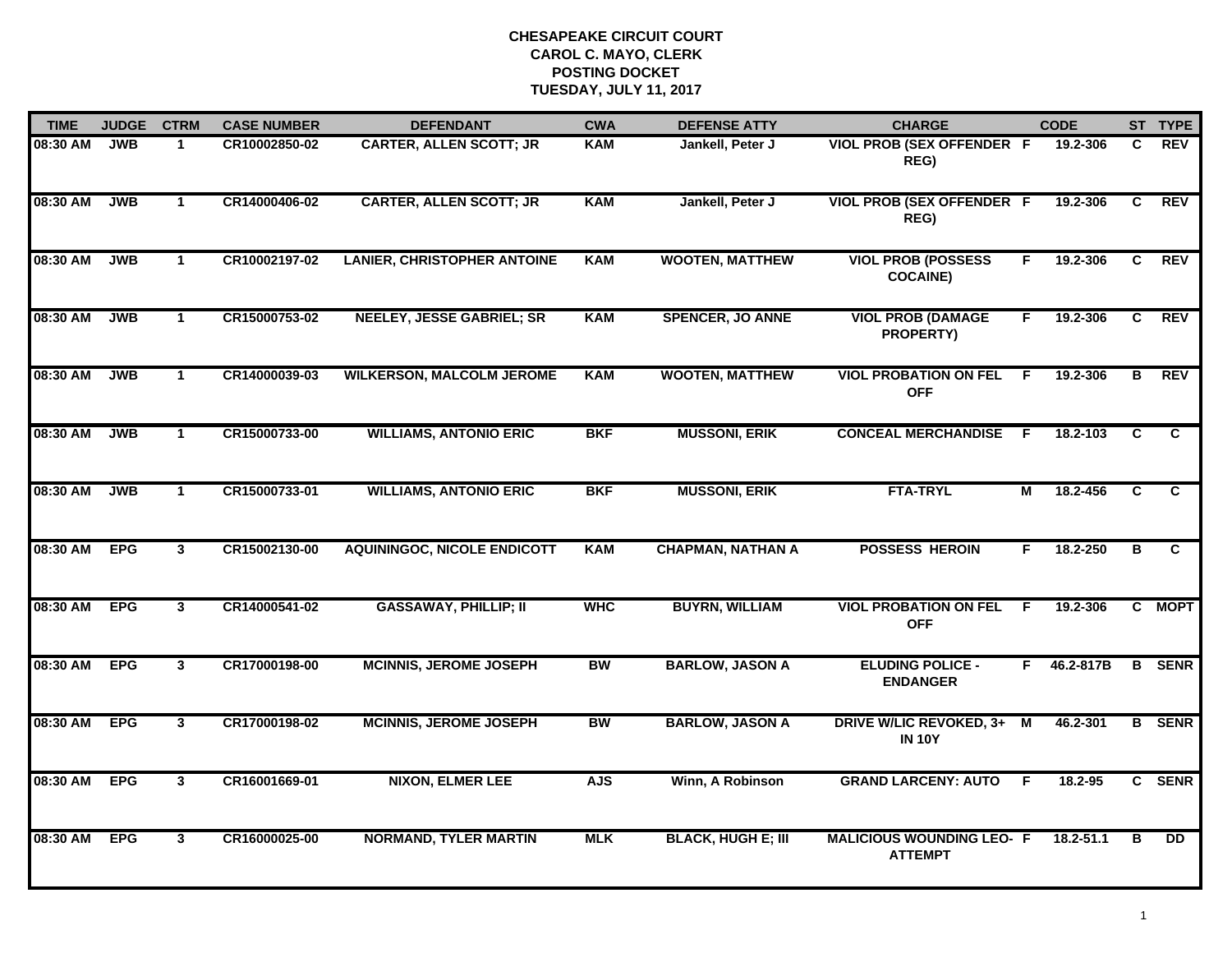| <b>TIME</b>  | <b>JUDGE</b> | <b>CTRM</b>             | <b>CASE NUMBER</b> | <b>DEFENDANT</b>                  | <b>CWA</b> | <b>DEFENSE ATTY</b>       | <b>CHARGE</b>                                      | <b>CODE</b>      |                | ST TYPE       |
|--------------|--------------|-------------------------|--------------------|-----------------------------------|------------|---------------------------|----------------------------------------------------|------------------|----------------|---------------|
| 08:30 AM EPG |              | 3                       | CR16000025-01      | <b>NORMAND, TYLER MARTIN</b>      | <b>MLK</b> | <b>BLACK, HUGH E; III</b> | <b>MALICIOUS WOUNDING LEO- F</b><br><b>ATTEMPT</b> | 18.2-51.1        | в              | <b>DD</b>     |
| 08:30 AM     | <b>EPG</b>   | $\mathbf{3}$            | CR16000025-02      | <b>NORMAND, TYLER MARTIN</b>      | <b>MLK</b> | <b>BLACK, HUGH E; III</b> | <b>MALICIOUS WOUNDING LEO- F</b><br><b>ATTEMPT</b> | 18.2-51.1        | в              | <b>DD</b>     |
| 08:30 AM     | <b>EPG</b>   | 3                       | CR16000025-03      | <b>NORMAND, TYLER MARTIN</b>      | <b>MLK</b> | <b>BLACK, HUGH E; III</b> | <b>MALIC SHOOT/THRW AT LEO F</b><br><b>CAR</b>     | 18.2-154         | в              | <b>DD</b>     |
| 08:30 AM     | <b>EPG</b>   | 3                       | CR00A02534-01      | RICHARDSON, KHARI MACKONEN        | <b>BW</b>  | <b>STOKES, MARK</b>       | <b>VIOL PROB (POSSESS</b><br><b>HEROIN)</b>        | 19.2-306<br>F.   | C              | <b>REV</b>    |
| 08:30 AM     | <b>EPG</b>   | $\mathbf{3}$            | CR12002750-04      | <b>SHARPE, JAZZMAINE SHONTELL</b> | <b>ASA</b> | <b>STOWE, RANDOLPH D</b>  | <b>VIOL PROBATION ON FEL</b><br><b>OFF</b>         | F.<br>19.2-306   |                | <b>REV</b>    |
| 08:30 AM EPG |              | $\mathbf{3}$            | CR12002750-05      | <b>SHARPE, JAZZMAINE SHONTELL</b> | <b>ASA</b> | <b>STOWE, RANDOLPH D</b>  | <b>VIOL PROBATION ON FEL</b><br><b>OFF</b>         | F<br>19.2-306    |                | REV           |
| 08:30 AM     | <b>EPG</b>   | $\overline{3}$          | CR17000412-00      | <b>WILSON, DHERRI LAMON</b>       | DJH        | Winn, A. Robinson         | <b>POSSES COCAINE</b>                              | F<br>18.2-250    | $\overline{c}$ | SUP           |
| 08:30 AM     | <b>EPG</b>   | 3                       | CR17000412-01      | <b>WILSON, DHERRI LAMON</b>       | <b>DJH</b> | Winn, A Robinson          | <b>POSSES FIREARM BY</b><br><b>FELON</b>           | 18.2-308.2<br>F. | C              | SUP           |
| 08:30 AM     | <b>EPG</b>   | 3                       | CR17000032-00      | <b>WORNSTAFF, MELINDA MARIE</b>   | <b>AWW</b> | Winn, A. Robinson         | <b>POSSESS HEROIN</b>                              | 18.2-250<br>F.   | C              | <b>DD</b>     |
| 08:30 AM     | <b>FBL</b>   | 4                       | CR16001628-00      | <b>AILSTOCK, GREGORY TODD; JR</b> | <b>KJB</b> | <b>STOKES, MARK B</b>     | <b>HIT AND RUN</b>                                 | F D.46.2-894     |                | <b>B</b> SENR |
| 08:30 AM     | FBL          | $\overline{\mathbf{4}}$ | CR09000130-01      | <b>DRENNAN, JON STEVEN; JR</b>    | <b>MLK</b> | Black, Hugh E.; III       | <b>VIOL PROB (CONSTRUCTION F</b><br>FRAUD)         | 19.2-306         |                | <b>REV</b>    |
| 08:30 AM     | <b>FBL</b>   | 4                       | CR17000365-00      | <b>NICKERSON, NICHOLE RHEE</b>    | <b>BKF</b> | <b>BOSLEY, CORIE</b>      | <b>POSSES OXYMORPHONE</b>                          | 18.2-250<br>F.   |                | C SENR        |
| 08:30 AM     | <b>FBL</b>   | 4                       | CR17000365-01      | <b>NICKERSON, NICHOLE RHEE</b>    | <b>BKF</b> | <b>BOSLEY, CORIE</b>      | <b>DWI1ST</b>                                      | M A.18.2-266     | C              | <b>REV</b>    |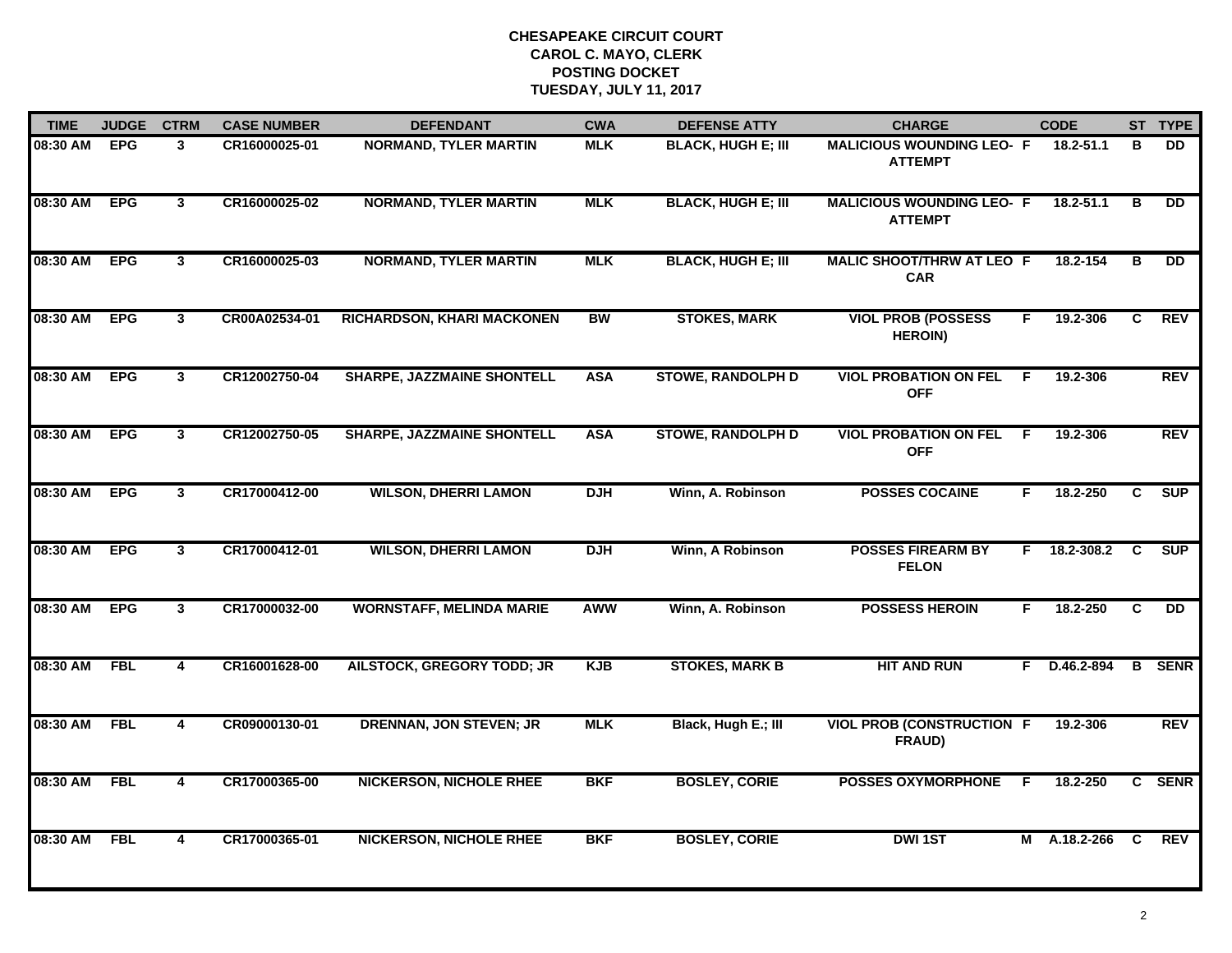| <b>TIME</b>  | <b>JUDGE</b> | <b>CTRM</b>             | <b>CASE NUMBER</b> | <b>DEFENDANT</b>                 | <b>CWA</b> | <b>DEFENSE ATTY</b>    | <b>CHARGE</b>                                     |                | <b>CODE</b> |    | ST TYPE       |
|--------------|--------------|-------------------------|--------------------|----------------------------------|------------|------------------------|---------------------------------------------------|----------------|-------------|----|---------------|
| 08:30 AM     | <b>FBL</b>   | 4                       | CR12001959-03      | <b>NIXON, ELMER LEE</b>          | <b>MLK</b> | <b>JAMES, ANDREW K</b> | <b>PROB VIOL (GRAND LARC</b><br>FRM PER)          | - F            | 19.2-306    | C. | <b>REV</b>    |
| 08:30 AM FBL |              | $\overline{\mathbf{4}}$ | CR17000266-00      | <b>RICHEY, MICHAEL KIM; JR</b>   | <b>MLK</b> | <b>BOSLEY, CORIE</b>   | <b>POSSESS ADDERALL</b>                           | F              | 18.2-250    |    | <b>B</b> SENR |
| 08:30 AM     | <b>FBL</b>   | $\overline{4}$          | CR17000582-00      | <b>SCOTT, MONIKA MCCARTNEY</b>   | <b>KJB</b> | <b>BOSLEY, CORIE</b>   | <b>POSSES CRACK COCAINE F</b>                     |                | 18.2-250    |    | <b>B</b> SENR |
| 08:30 AM     | <b>RDS</b>   | 6                       | CR07002564-01      | <b>BARROW, AUBREY MANN</b>       | <b>AJS</b> | <b>HARDT, PATRICIA</b> | <b>VIOL PROB(CREDIT CARD</b><br>THEFT)            | F.             | 19.2-306    | C  | <b>REV</b>    |
| 08:30 AM     | <b>RDS</b>   | 6                       | CR07003271-01      | <b>BARROW, AUBREY MANN</b>       | <b>AJS</b> | <b>HARDT, PATRICIA</b> | <b>VIOL PROB(CREDIT CARD</b><br>THEFT)            | F.             | 19.2-306    | C  | <b>REV</b>    |
| 08:30 AM RDS |              | 6                       | CR07003272-01      | <b>BARROW, AUBREY MANN</b>       | <b>AJS</b> | <b>HARDT, PATRICIA</b> | <b>VIOL PROB (CREDIT CARD F</b><br>THEFT)         |                | 19.2-306    | C. | <b>REV</b>    |
| 08:30 AM     | <b>RDS</b>   | 6                       | CR17000282-00      | <b>DAVENPORT, JILL ELIZABETH</b> | <b>ASA</b> | <b>BARLOW, JASON A</b> | DUI 3RD (ACC) W/IN 5 YEARS F C.18.2-266           |                |             | C. | <b>SENR</b>   |
| 08:30 AM     | <b>RDS</b>   | 6                       | CR17000124-00      | <b>MEDROW, TIMOTHY SHAWN</b>     | <b>AWW</b> | <b>FORSTIE, AARON</b>  | <b>POSSESS</b><br><b>METHAMPHETAMINE</b>          | F              | 18.2-250    |    | <b>B</b> SENR |
| 08:30 AM     | <b>RDS</b>   | 6                       | CR17000124-03      | <b>MEDROW, TIMOTHY SHAWN</b>     | <b>AWW</b> | <b>FORSTIE, AARON</b>  | <b>INDECENT EXPOSURE</b>                          | М              | 46-106      |    | <b>B</b> SENR |
| 08:30 AM     | <b>RDS</b>   | 6                       | CR17000062-00      | <b>MOORE, DARYLL CHRISTOPHER</b> | <b>WHC</b> | <b>MUSSONI, ERIK</b>   | <b>FORGE PUBLIC RECORDS</b>                       | F.             | 18.2-168    |    | <b>B</b> SENR |
| 08:30 AM     | <b>RDS</b>   | 6                       | CR17000062-02      | <b>MOORE, DARYLL CHRISTOPHER</b> | <b>WHC</b> | <b>MUSSONI, ERIK</b>   | <b>IDNTY THFT: OBT ID, AVOID M</b><br><b>ARST</b> |                | 18.2-186.3  | B  | <b>SENR</b>   |
| 08:30 AM     | <b>RDS</b>   | $\overline{6}$          | CR17000062-04      | <b>MOORE, DARYLL CHRISTOPHER</b> | <b>WHC</b> | <b>MUSSONI, ERIK</b>   | <b>DRIVE W/LIC REVOKED, 3+</b><br><b>IN 10Y</b>   | $\blacksquare$ | 46.2-301    |    | <b>B</b> SENR |
| 08:30 AM     | <b>RDS</b>   | 6                       | CR16002135-01      | <b>WILKINS, LEVONE DEANGELO</b>  | <b>WHC</b> | <b>JONES, DAVID</b>    | <b>FORGE CHECK</b>                                | F              | 18.2-172    |    | C SENR        |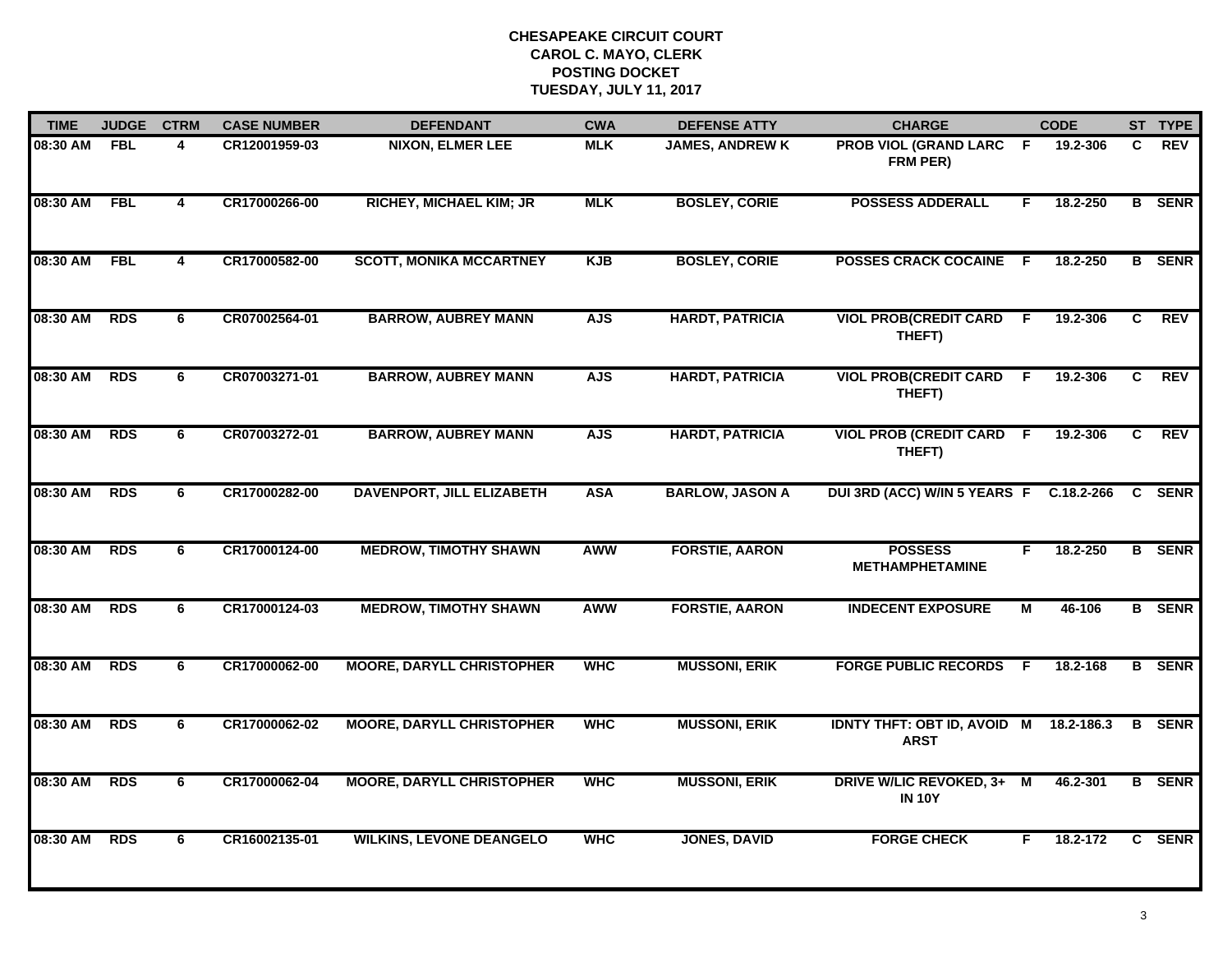| <b>TIME</b> | <b>JUDGE</b> | <b>CTRM</b>    | <b>CASE NUMBER</b> | <b>DEFENDANT</b>                | <b>CWA</b> | <b>DEFENSE ATTY</b>   | <b>CHARGE</b>                                      |    | <b>CODE</b>         |    | ST TYPE       |
|-------------|--------------|----------------|--------------------|---------------------------------|------------|-----------------------|----------------------------------------------------|----|---------------------|----|---------------|
| 09:30 AM    | <b>JWB</b>   | $\mathbf{2}$   | CR17000469-01      | <b>BRENNAN, STEVEN ERICK</b>    |            |                       | <b>MALIC SHOOT/THRW AT</b><br><b>TRAIN/CAR</b>     | F. | 18.2-154            |    | <b>TBS</b>    |
| 09:30 AM    | <b>JWB</b>   | $\overline{2}$ | CR17001238-00      | <b>BYERS, WESLEY BENJAMIN</b>   |            |                       | <b>POSSESS MARIJUANA</b>                           | M  | 18.2-250.1          | S. | <b>ADAT</b>   |
| 09:30 AM    | <b>JWB</b>   | $\mathbf{2}$   | CR17001247-00      | <b>CARTER, ALISIA THOMASINE</b> |            | Ortiz, Kathleen A.    | <b>DRIVE ON SUSP O/L</b>                           |    | M B.46.2-301 B      |    | <b>TBS</b>    |
| 09:30 AM    | <b>JWB</b>   | $\overline{2}$ | CR17001250-00      | <b>COLE, DAVID HENRY; JR</b>    |            | <b>FORSTIE, AARON</b> | <b>DRIVE ON SUSP</b>                               |    | M B.46.2-301 S ADAT |    |               |
| 09:30 AM    | <b>JWB</b>   | $\overline{2}$ | CR17001252-00      | <b>GATLING, RONALD DEQUAN</b>   |            |                       | <b>DRUG/ALCOHOL SCREEN</b><br><b>TEST VIOL</b>     | M  | 18.2-251.4          |    | <b>B</b> ADAT |
| 09:30 AM    | <b>JWB</b>   | $\overline{2}$ | CR17001253-00      | <b>LINNETTE, CALVIN; JR</b>     |            |                       | <b>ASSAULT</b>                                     | М  | 18.2-57             |    | <b>B</b> ADAT |
| 09:30 AM    | <b>JWB</b>   | $\overline{2}$ | CR17001206-00      | <b>MANSFIELD, EUGENE</b>        |            |                       | <b>RECKLESS DRIV (ACC)</b>                         |    | M A.46.2-853 S ADAT |    |               |
| 09:30 AM    | <b>JWB</b>   | $\overline{2}$ | CR17001248-00      | <b>MOORE, ANTOINETTE RENAE</b>  |            |                       | <b>DWI</b>                                         |    | M A.18.2-266        |    | <b>B</b> ADAT |
| 09:30 AM    | <b>JWB</b>   | $\mathbf{2}$   | CR17001248-01      | <b>MOORE, ANTOINETTE RENAE</b>  |            |                       | REFUSED BLOOD/BREATH C<br><b>TEST</b>              |    | 18.2-268.3          |    | S ADAT        |
| 09:30 AM    | <b>JWB</b>   | $\overline{2}$ | CR17001248-02      | <b>MOORE, ANTOINETTE RENAE</b>  |            |                       | <b>RECKLESS DRIVING</b>                            | М  | 46.2-853            |    | S ADAT        |
| 09:30 AM    | <b>JWB</b>   | $\overline{2}$ | CR17001239-00      | <b>WILLIAMS, MARCUS LORENZO</b> |            |                       | <b>POSSESS MARIJUANA</b>                           |    | M 18.2-250.1        |    | S ADAT        |
| 09:30 AM    | <b>JWB</b>   | $\overline{2}$ | CR15000159-05      | <b>WORRELL, ANTONIO LAMONT</b>  |            |                       | PRISONER NOT REPORT TO M 53.1-131.1<br><b>JAIL</b> |    |                     |    | C ADAT        |
| 10:00 AM    | <b>JWB</b>   | $\mathbf{1}$   | CR17000672-00      | <b>AMOS, SUNDAY EREPADEI</b>    | <b>ASA</b> | Spencer, Jo Anne      | <b>ELUDE</b>                                       | F  | 46.2-817            |    | C TRYL        |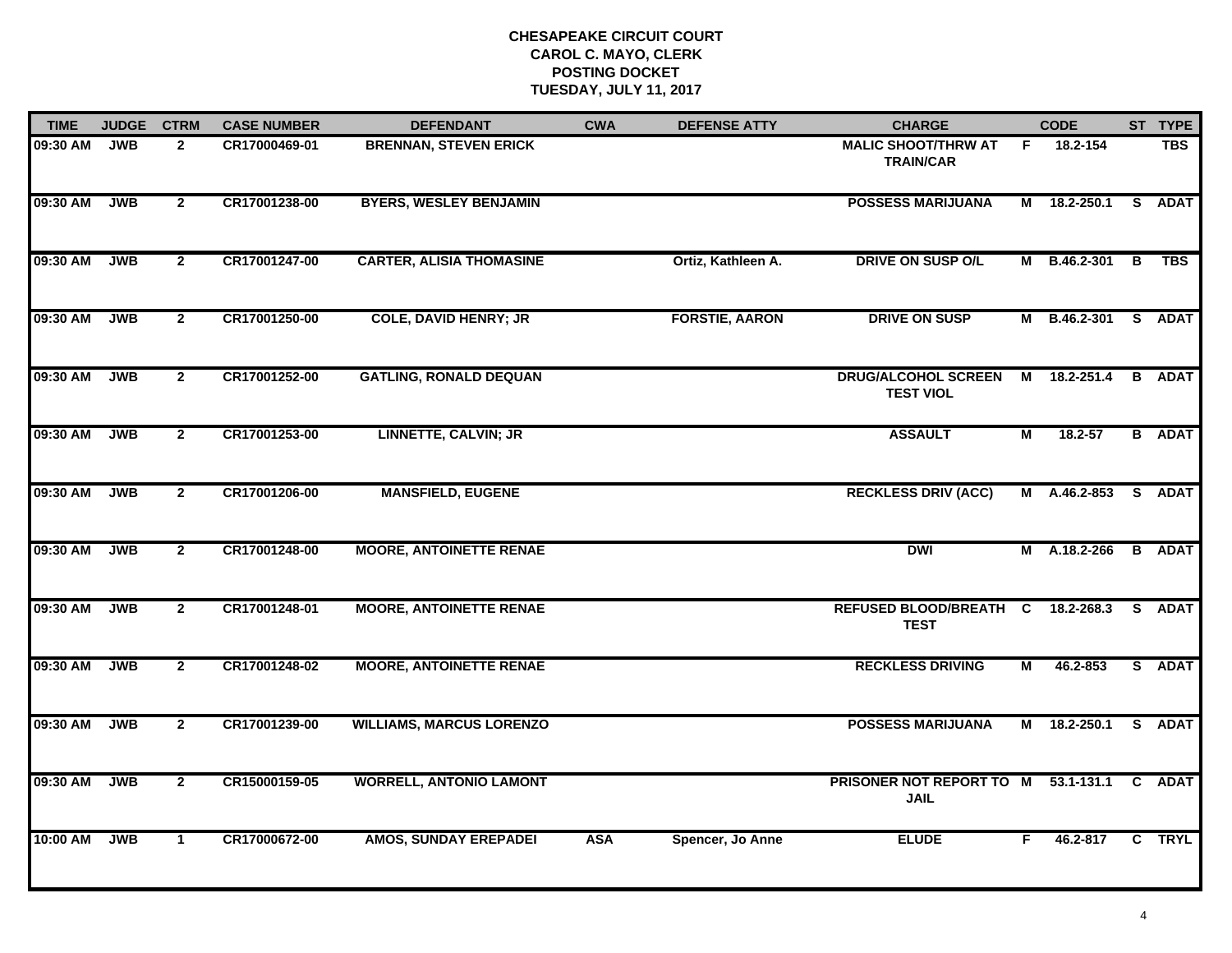| <b>TIME</b> | <b>JUDGE</b> | <b>CTRM</b>  | <b>CASE NUMBER</b> | <b>DEFENDANT</b>                | <b>CWA</b> | <b>DEFENSE ATTY</b>        | <b>CHARGE</b>                                   |     | <b>CODE</b>    |                | ST TYPE       |
|-------------|--------------|--------------|--------------------|---------------------------------|------------|----------------------------|-------------------------------------------------|-----|----------------|----------------|---------------|
| 10:00 AM    | <b>JWB</b>   | $\mathbf{1}$ | CR17001042-00      | <b>BROWN, DAVID LUKEE</b>       | AWW        | <b>WENTWORTH, RACHEL E</b> | <b>POSSESS</b><br><b>HYDROMORPHONE</b>          | F.  | 18.2-250       |                | <b>B</b> PLEA |
| 10:00 AM    | <b>JWB</b>   | $\mathbf{1}$ | CR17001042-01      | <b>BROWN, DAVID LUKEE</b>       | AWW        | Winn, A. Robinson          | <b>POSSESS SCHEDULE III</b>                     | М   | 18.2-250       |                | <b>B</b> PLEA |
| 10:00 AM    | <b>JWB</b>   | $\mathbf{1}$ | CR07001131-00      | <b>BUNCH, BRUCE EARL</b>        | <b>BW</b>  | <b>ERIN RANNEY</b>         | POSSESSION OF COCAINE                           | - F | 18.2-250       | $\overline{c}$ | <b>ROL</b>    |
| 10:00 AM    | <b>JWB</b>   | $\mathbf 1$  | CR07004272-00      | <b>BUNCH, BRUCE EARL</b>        | <b>BW</b>  | <b>OKSANA LABOUNTY</b>     | <b>DISTRIBUTE COCAINE</b>                       | F.  | 18.2-248       | C              | <b>ROL</b>    |
| 10:00 AM    | <b>JWB</b>   | $\mathbf{1}$ | CR17001131-00      | <b>BYERS, ROBERT ANTHONY</b>    | <b>AJS</b> | Winn, A. Robinson          | <b>PETIT LARCENY 3RD OFF</b>                    | -F  | $18.2 - 96$    |                | C PLEA        |
| 10:00 AM    | <b>JWB</b>   | $\mathbf{1}$ | CR17001131-01      | <b>BYERS, ROBERT ANTHONY</b>    | <b>AJS</b> | Winn, A. Robinson          | <b>POSSESS HEROIN</b>                           | F.  | 18.2-250       |                | C PLEA        |
| 10:00 AM    | <b>JWB</b>   | $\mathbf{1}$ | CR17001131-02      | <b>BYERS, ROBERT ANTHONY</b>    | <b>AJS</b> | Winn, A. Robinson          | POSSESS PARAPHERNALIA M                         |     | 54.1-3466      | $\mathbf{c}$   | <b>PLEA</b>   |
| 10:00 AM    | <b>JWB</b>   | $\mathbf{1}$ | CR17001147-00      | <b>DODSON, JESSICA ANN</b>      | <b>BW</b>  | Winn, A. Robinson          | <b>GRAND LARCENY</b>                            | F.  | 18.2-95        |                | <b>B</b> PLEA |
| 10:00 AM    | <b>JWB</b>   | $\mathbf{1}$ | CR17000419-00      | <b>DRAYTON, MARY L</b>          | AWW        | Winn, A. Robinson          | <b>POSSESS MARIJUANA</b>                        | М   | 18.2-250.1     |                | F PLEA        |
| 10:00 AM    | <b>JWB</b>   | $\mathbf{1}$ | CR17000993-00      | <b>DRAYTON, MARY LYNN</b>       | <b>AWW</b> | <b>MUSSONI, ERIK</b>       | <b>POSSESS COCAINE</b>                          | F.  | 18.2-250       |                | F PLEA        |
| 10:00 AM    | <b>JWB</b>   | $\mathbf 1$  | CR17000453-00      | <b>HAMLETTE, WILLIAM RODNEY</b> | <b>WHC</b> | Moyer, David H.            | <b>ID THEFT</b>                                 |     | $F$ 18.2-186.3 |                | <b>B</b> PLEA |
| 10:00 AM    | <b>JWB</b>   | $\mathbf{1}$ | CR17000453-01      | <b>HAMLETTE, WILLIAM RODNEY</b> | <b>WHC</b> | Moyer, David H.            | <b>OBTAIN MONEY BY FALSE</b><br><b>PRETENSE</b> | -F  | 18.2-178       |                | <b>B</b> PLEA |
| 10:00 AM    | <b>JWB</b>   | $\mathbf{1}$ | CR16002068-00      | <b>HWIG, HASSON</b>             | <b>ASA</b> | <b>PASS, STEPHANIE P</b>   | <b>SEXUAL BATTERY</b>                           | М   | 18.2-67.4      |                | <b>B</b> TRYL |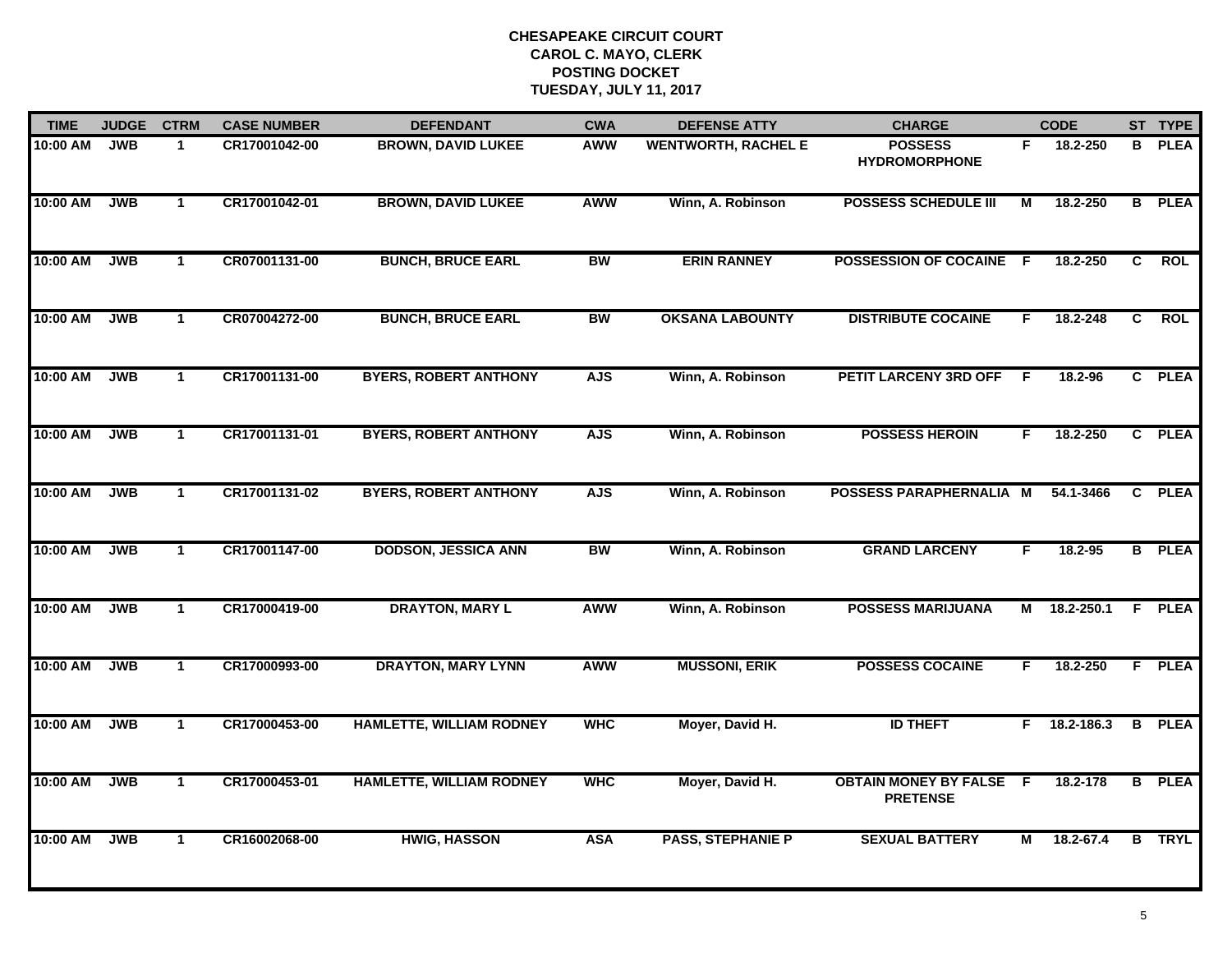| <b>TIME</b> | <b>JUDGE</b> | <b>CTRM</b>  | <b>CASE NUMBER</b> | <b>DEFENDANT</b>                      | <b>CWA</b> | <b>DEFENSE ATTY</b>        | <b>CHARGE</b>                                   |    | <b>CODE</b>  |                         | ST TYPE       |
|-------------|--------------|--------------|--------------------|---------------------------------------|------------|----------------------------|-------------------------------------------------|----|--------------|-------------------------|---------------|
| 10:00 AM    | <b>JWB</b>   | $\mathbf{1}$ | CR17001028-00      | JONES LIPKINS, TEQUISHA JUANIT        | <b>AJS</b> | Winn, A. Robinson          | <b>POSSESS HYDROCODONE F</b>                    |    | 18.2-250     | C.                      | <b>PLEA</b>   |
| 10:00 AM    | <b>JWB</b>   | $\mathbf 1$  | CR17001028-01      | JONES LIPKINS, TEQUISHA JUANIT        | <b>AJS</b> | Winn, A. Robinson          | <b>OBTAIN DRUG BY FRAUD</b>                     | E  | 18.2-258.1   | C                       | <b>PLEA</b>   |
| 10:00 AM    | <b>JWB</b>   | $\mathbf{1}$ | CR17001028-02      | <b>JONES LIPKINS, TEQUISHA JUANIT</b> | <b>AJS</b> | Winn, A. Robinson          | <b>ID THEFT</b>                                 | F. | 18.2-186.3   |                         | C PLEA        |
| 10:00 AM    | <b>JWB</b>   | $\mathbf 1$  | CR17001028-03      | <b>JONES LIPKINS, TEQUISHA JUANIT</b> | <b>AJS</b> | <b>WENTWORTH, RACHEL E</b> | POSSESS MARIJUANA 1ST M<br><b>OFF</b>           |    | 18.2-250.1   | C                       | <b>PLEA</b>   |
| 10:00 AM    | <b>JWB</b>   | $\mathbf 1$  | CR17001028-04      | <b>JONES LIPKINS, TEQUISHA JUANIT</b> | <b>AJS</b> | Winn, A. Robinson          | PETIT LARCENY 1ST OFF                           | М  | 18.2-96      |                         | C PLEA        |
| 10:00 AM    | <b>JWB</b>   | $\mathbf{1}$ | CR17001028-05      | <b>JONES LIPKINS, TEQUISHA JUANIT</b> | <b>AJS</b> | Winn, A. Robinson          | <b>DRIVE ON SUSPENDED</b><br><b>LICENSE</b>     |    | M B.46.2-301 | C.                      | <b>PLEA</b>   |
| 10:00 AM    | <b>JWB</b>   | $\mathbf{1}$ | CR17000704-00      | LEE, REGINALD IVAN; JR                | <b>AHM</b> | <b>ROBUSTO, MICHAEL A</b>  | <b>POSSESS AMPHETAMINE</b>                      | -F | 18.2-250     | В                       | <b>SUP</b>    |
| 10:00 AM    | <b>JWB</b>   | $\mathbf{1}$ | CR17000704-01      | LEE, REGINALD IVAN; JR                | <b>AHM</b> | <b>ROBUSTO, MICHAEL A</b>  | <b>POSSESS</b><br><b>METHYLPHENIDATE</b>        | F  | 18.2-250     | $\overline{\mathbf{B}}$ | <b>SUP</b>    |
| 10:00 AM    | <b>JWB</b>   | $\mathbf 1$  | CR17000704-02      | LEE, REGINALD IVAN; JR                | <b>AHM</b> | <b>ROBUSTO, MICHAEL A</b>  | <b>POSSES MARIJUANA 2ND + M</b><br><b>OFF</b>   |    | 18.2-250.1   | B                       | <b>SUP</b>    |
| 10:00 AM    | <b>JWB</b>   | $\mathbf 1$  | CR17000713-00      | <b>PORTER, LEWIS GRANT</b>            | <b>AJS</b> | <b>LAM, JAMES W</b>        | <b>DWI</b>                                      | М  | 18.2-266     |                         | <b>B</b> PLEA |
| 10:00 AM    | <b>JWB</b>   | $\mathbf{1}$ | CR17000714-00      | <b>PORTER, TAYLOR ANN</b>             | <b>AJS</b> | <b>LAM, JAMES W</b>        | <b>DWI</b>                                      | М  | 18.2-266     |                         | <b>B</b> PLEA |
| 10:00 AM    | <b>JWB</b>   | $\mathbf{1}$ | CR17000690-00      | <b>SMITH, JAMES ARTHUR</b>            | <b>AJS</b> | <b>WINN, A ROBINSON</b>    | <b>ANIMAL CRUELTY; CAUSED F</b><br><b>DEATH</b> |    | 3.2-6570     | B                       | <b>PLEA</b>   |
| 10:00 AM    | <b>JWB</b>   | $\mathbf{1}$ | CR17000690-01      | <b>SMITH, JAMES ARTHUR</b>            | <b>AJS</b> | Winn, A. Robinson          | <b>CHILD ABUSE &amp; NEGLECT</b>                | -F | 18.2-371.1   | C                       | <b>PLEA</b>   |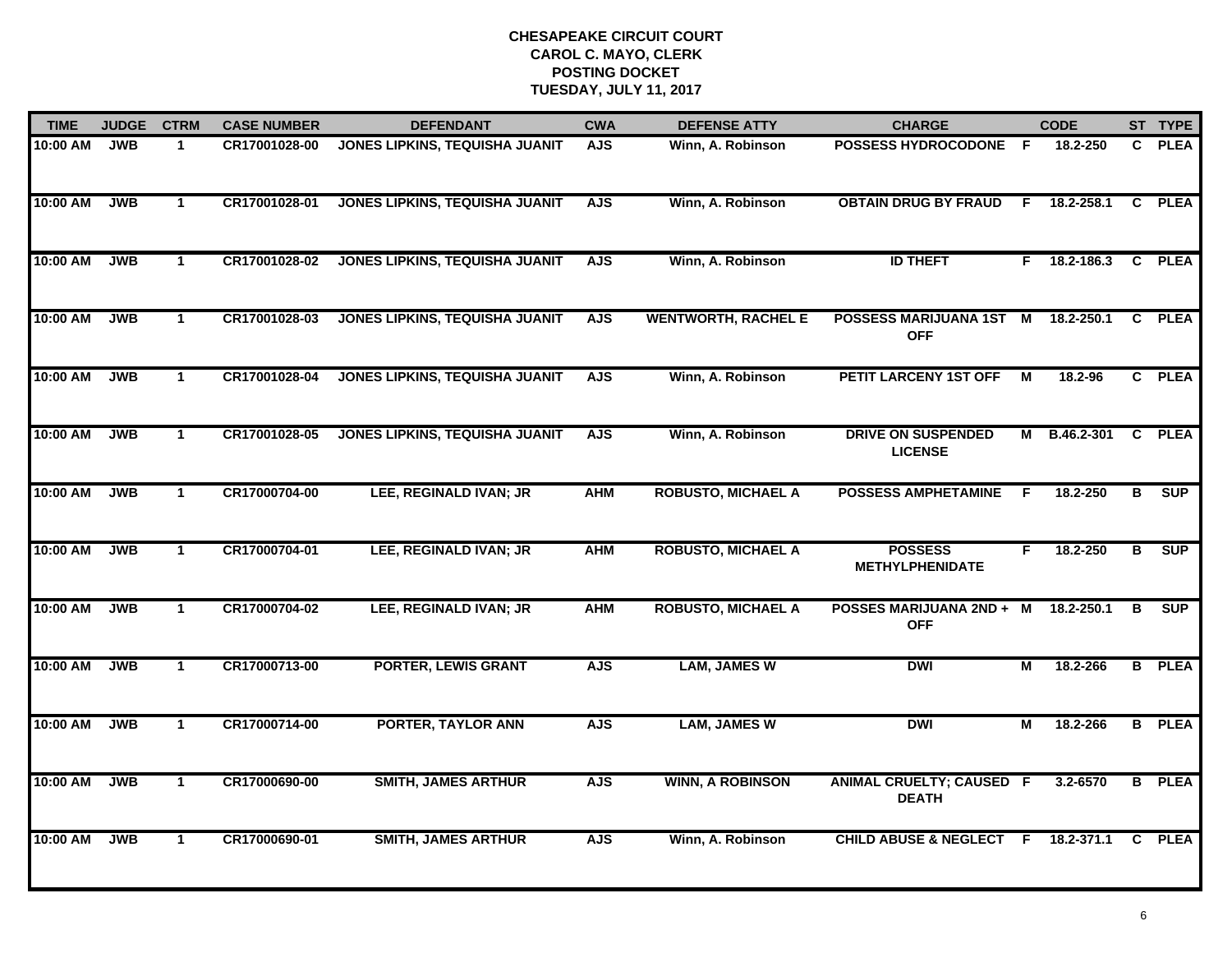| <b>TIME</b> | <b>JUDGE</b> | <b>CTRM</b>    | <b>CASE NUMBER</b> | <b>DEFENDANT</b>                | <b>CWA</b> | <b>DEFENSE ATTY</b>        | <b>CHARGE</b>                                       |              | <b>CODE</b> |              | ST TYPE       |
|-------------|--------------|----------------|--------------------|---------------------------------|------------|----------------------------|-----------------------------------------------------|--------------|-------------|--------------|---------------|
| 10:00 AM    | <b>EPG</b>   | $\mathbf{3}$   | CR17000984-00      | <b>CALDWELL, LAQUANDA</b>       | <b>KAM</b> | <b>WENTWORTH, RACHEL E</b> | <b>ABDUCTION</b>                                    | F.           | 18.2-47     | $\mathbf{c}$ | <b>TRYL</b>   |
| 10:00 AM    | <b>EPG</b>   | 3 <sup>1</sup> | CR17000984-01      | <b>CALDWELL, LAQUANDA</b>       | <b>KAM</b> | <b>WENTWORTH, RACHEL E</b> | <b>MALICIOUS WOUNDING</b>                           | F.           | $18.2 - 51$ |              | C TRYL        |
| 10:00 AM    | <b>EPG</b>   | 3 <sup>1</sup> | CR17000984-02      | <b>CALDWELL, LAQUANDA</b>       | KAM        | Winn, A. Robinson          | <b>ROBBERY</b>                                      | F.           | 18.2-58     |              | C TRYL        |
| 10:00 AM    | <b>EPG</b>   | $\mathbf{3}$   | CR17000984-03      | <b>CALDWELL, LAQUANDA</b>       | <b>KAM</b> | <b>WENTWORTH, RACHEL E</b> | <b>GRAND LARCENY: AUTO</b><br><b>THEFT</b>          | -F           | 18.2-95     |              | C TRYL        |
| 10:00 AM    | <b>EPG</b>   | $\mathbf{3}$   | CR16001491-00      | FELIX, TERESA TANGALETTE        | <b>BKF</b> | Ortiz, Kathleen A          | EMBEZZLEMENT >=\$200                                | F.           | 18.2-111    |              | <b>B</b> TRYL |
| 10:00 AM    | <b>EPG</b>   | 3              | CR16001491-01      | <b>FELIX, TERESA TANGALETTE</b> | <b>BKF</b> | Ortiz, Kathleen A          | <b>EMBEZZLEMENT &gt;=\$200</b>                      | F            | 18.2-111    |              | <b>B</b> TRYL |
| 10:00 AM    | <b>EPG</b>   | 3              | CR16001491-02      | <b>FELIX, TERESA TANGALETTE</b> | <b>BKF</b> | Ortiz, Kathleen A          | <b>PUBLIC RECORDS:</b><br><b>FORGERY</b>            | F.           | 18.2-168    |              | <b>B</b> TRYL |
| 10:00 AM    | <b>EPG</b>   | $\mathbf{3}$   | CR16001491-03      | <b>FELIX, TERESA TANGALETTE</b> | <b>BKF</b> | Ortiz, Kathleen A          | <b>FORGERY/EMPLOY</b><br><b>RECORDS AS TRUE</b>     | F.           | 18.2-168    |              | <b>B</b> TRYL |
| 10:00 AM    | <b>EPG</b>   | $\mathbf{3}$   | CR16001491-04      | <b>FELIX, TERESA TANGALETTE</b> | <b>BKF</b> | Ortiz, Kathleen A          | UNLAWFULLY OBTAIN DMV F<br><b>DOCS</b>              |              | 46.2-105.2  | $\mathbf{B}$ | <b>TRYL</b>   |
| 10:00 AM    | <b>EPG</b>   | 3              | CR16001491-05      | FELIX, TERESA TANGALETTE        | <b>BKF</b> | Ortiz, Kathleen A          | <b>OBTAIN MONEY FALSE</b><br><b>PRET &gt;=\$200</b> | F.           | 18.2-178    | B.           | <b>TRYL</b>   |
| 10:00 AM    | <b>EPG</b>   | $\mathbf{3}$   | CR17001313-00      | <b>SPARKS, KATHLEEN ELAINE</b>  | <b>AWW</b> | Black, Hugh E.; III        | <b>BOND APPEAL</b>                                  | $\mathbf{o}$ | 19.2-124    |              | C BOND        |